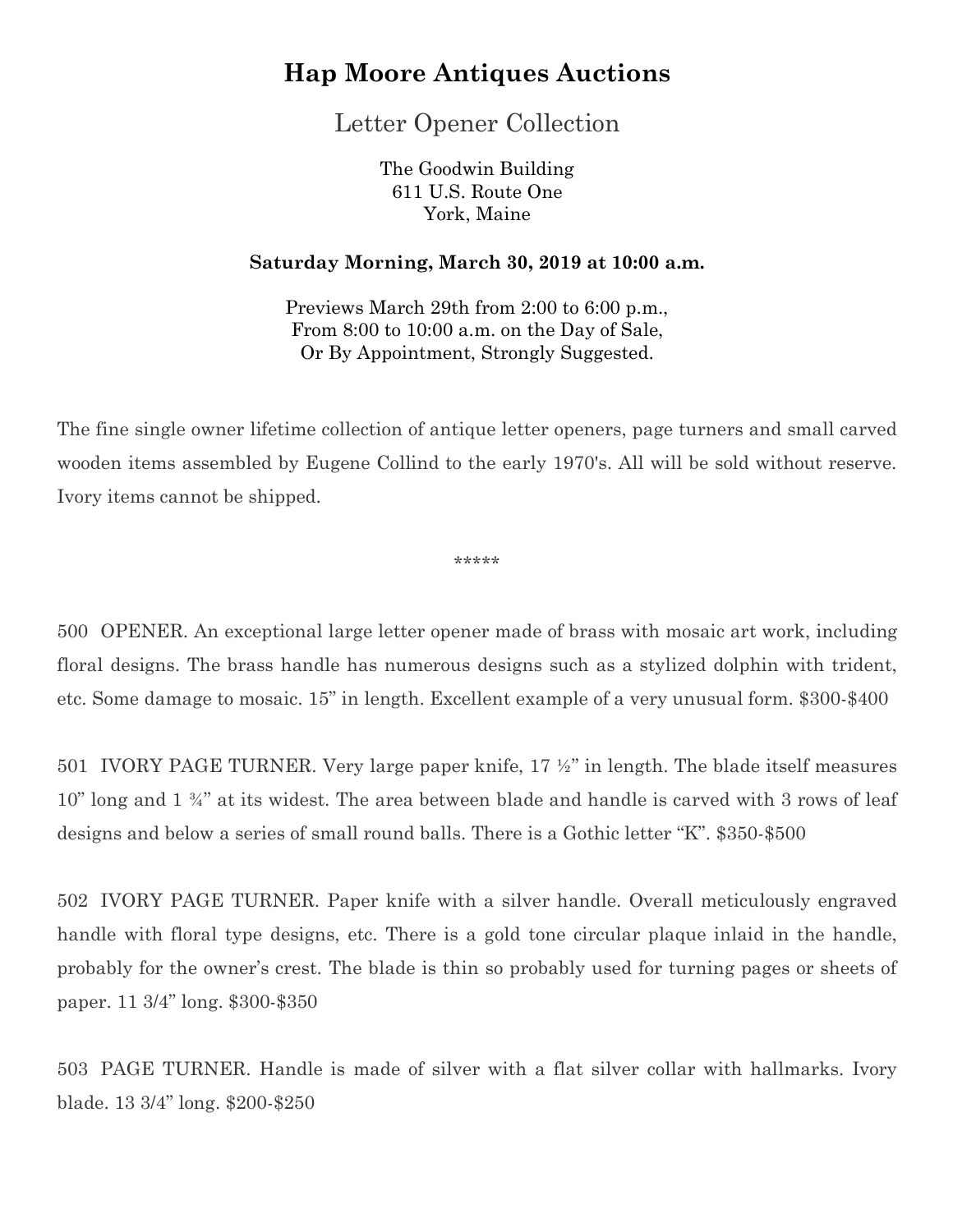504 IVORY PAPER CUTTER. Paper cutter with elaborate openwork throughout the entire piece with designs within the handle and blade, including birds, 6 point star, etc. 14  $\frac{1}{2}$  long. \$300-\$350

505 IVORY LETTER OPENER. Long letter opener with carved handle. 14" long overall. The carving is deep with flowers and leaf designs etc. \$200-\$250

506 IVORY OPENER. A fine letter opener with carved handle. The openwork handle depicts a hunting scene with a stag being pursued by a hunting dog, etc. Some very intricate carving. \$250-\$350

507 IVORY LETTER OPENER. Letter opener with a carved handle in the form of a claw holding a round ball. 10" long, bone. \$100-\$150

508 IVORY LETTER OPENER. The handle with openwork depicting human figures, rowing. The opener blade is of a different material, perhaps horn. 9" long. \$100-\$150

509 LOT. 3 expertly carved wooden letter openers in form of native male human heads, including 1) Native American, 2) Moorish, 3) Middle Eastern. Longest is 16 ½". 3 ITEMS. \$300-\$400

510 LOT. Grouping of 4 wooden letter openers 1) Partridge in foliage. 2) Pheasant on a branch of flowers. 3) Long letter opener with fox stalking 2 birds. 4) Bird claw and ball. Longest is 17" long, shortest is 10". 4 ITEMS. \$250-\$300

511 LOT. Lot of 4 small wooden carved letter openers. 2 human and 2 letter openers/book marks with floral designs. 4 PIECES. \$100-\$150

512 CARVINGS. 1) Very unusual letter opener in the form of a belt. 2) Small letter opener with carved handle. Damage to blade. 3) Opener with silver wirework handle. 3 ITEMS. \$250-\$350

Ph. 207-363-6373 - Fax. 207-363-6366

Page 2 of 16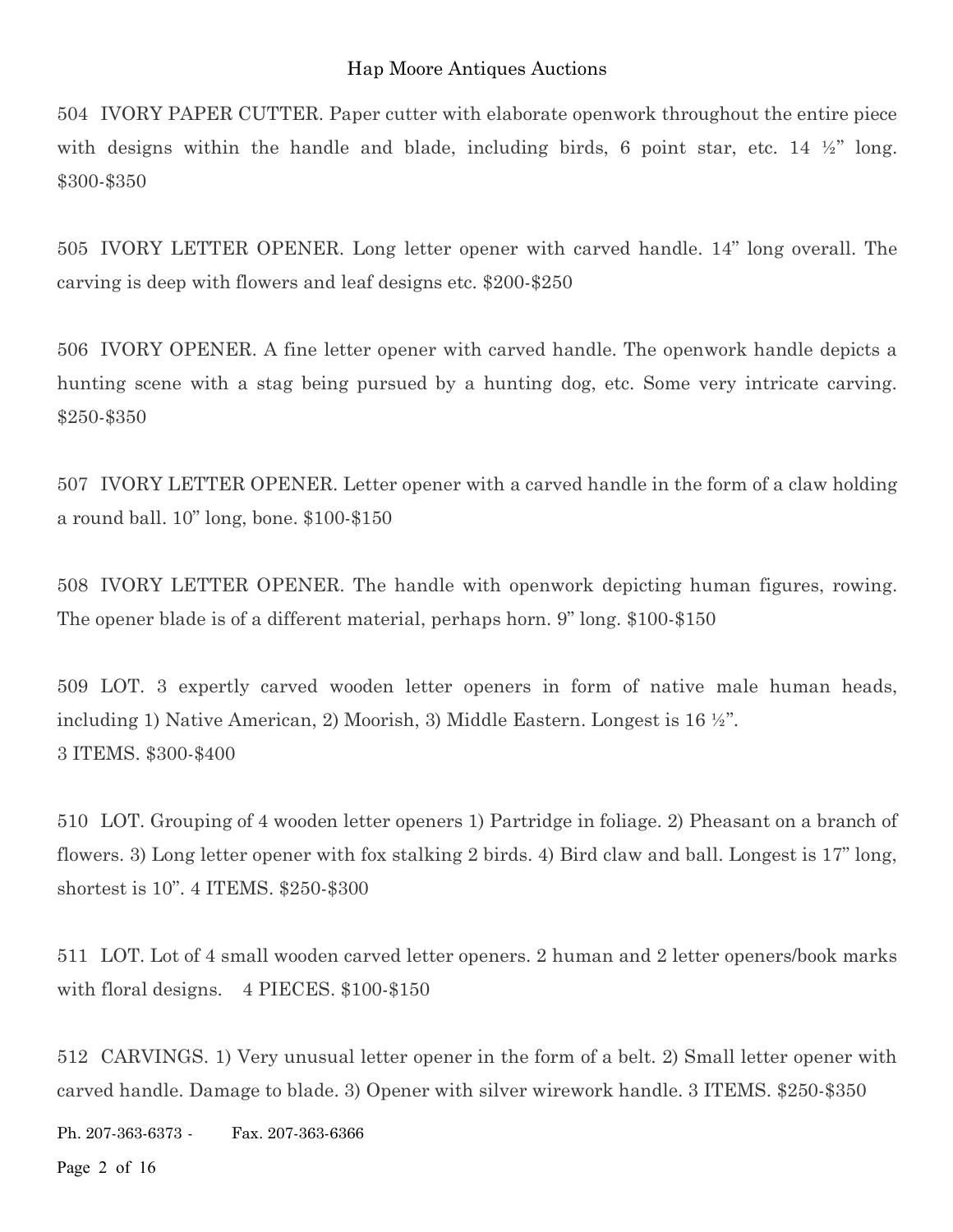513 LOT. Misc. lot of letter openers of plastic type material, 3 with human figures 1) Egyptian, 2) Sailor (Bonaparte) 3) Bust portrait of a man. 4) Owl figure. 5) Spider. 6) Silver handle with flowers. 7) Opener with pewter openwork. 8) Opener in the form of a sword, with carving. 8 ITEMS. \$200-\$250

514 IVORY LETTER OPENER. Large letter opener with bust of African woman. Fine detail. 12 ½" \$150-\$200

515 IVORY LETTER OPENER. This is an exceptional carving of William Tell and his child handing him an apple. Tell has crossbow, quiver, etc. The detail is amazing with hair, facial features etc. 12" long. \$350-\$450

516 FRAMED DISPLAY. Display of 5 openers, including a long opener terminating in a hoof with metal shoe, 13" long. 4 others with carved features. 5 ITEMS TOTAL. \$150-\$200

517 IVORY PAGE TURNER. This page turner with applied work includes 3 birds on front done in MOP, reeds in green and an initialed monogram. The reverse side has a twig with flowers, butterflies, MOP, silver and a signature on a MOP plaque. This piece has damage, i.e. missing some inlay work. 14" long. \$150-\$250

518 GROUPING. 4 M.O.P. letter openers: 1) Horse profile. 8 ½". 2) Delicately carved handle. 9". 3 & 4 are similar with carved handles. 6". 4 ITEMS. \$200-\$250

519 FRAMED DISPLAY. 11 ivory and wood letter openers, all with similar elephant motifs. 2 ¾" to 9 ½". \$150-\$200

520 LETTER OPENER. Carved ivory handle with roses and other floral vines. 8 ½" long. \$100-\$150

Ph. 207-363-6373 - Fax. 207-363-6366

Page 3 of 16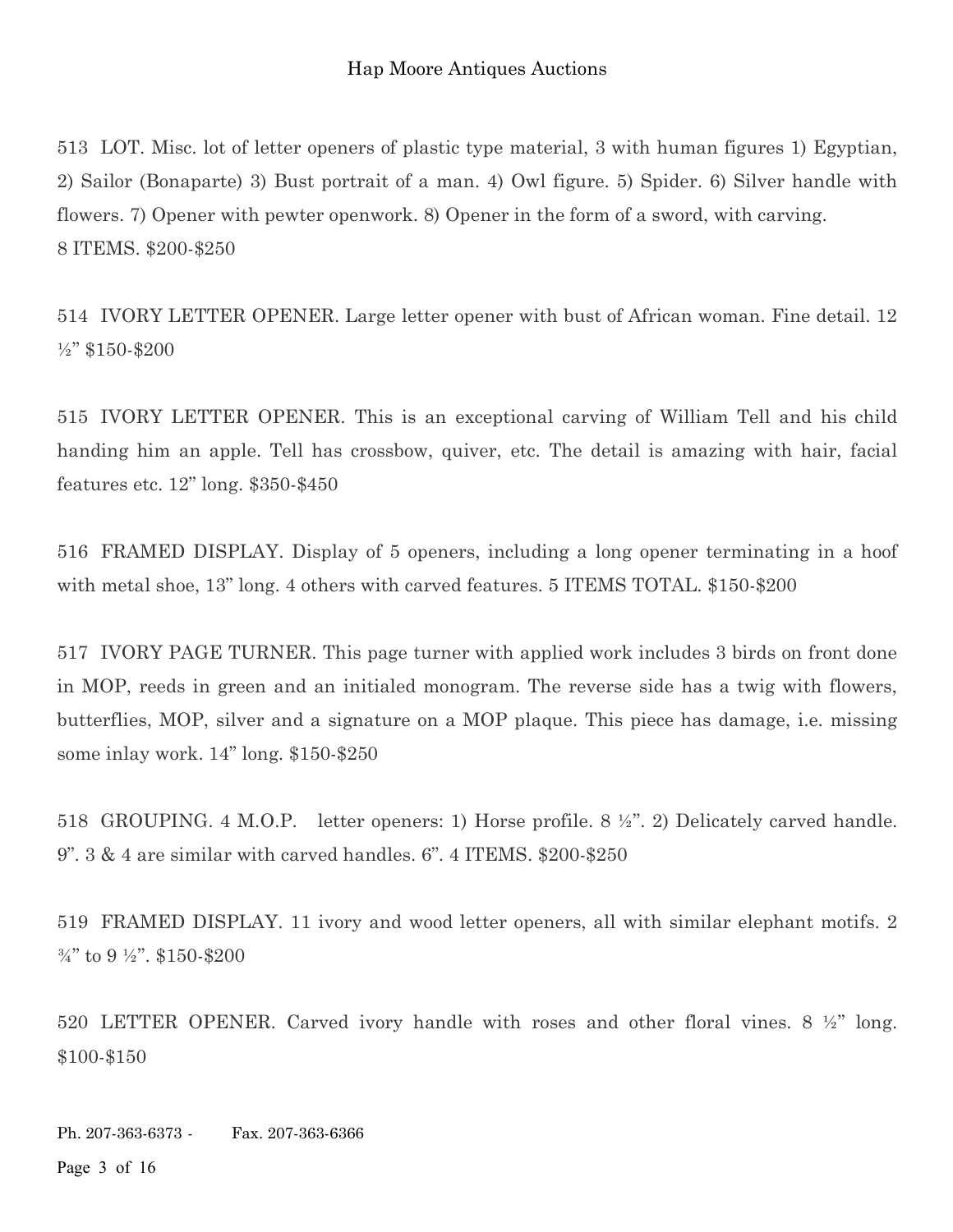521 IVORY LETTER OPENER. Carved handle on both sides in similar manner with flowers, leaves, etc. 9" long. \$100-\$150

522 LOT. 4 letter openers: 1) Jeweled sword with red, white and blue hilt. 6 ½" long. 2) Decorative letter opener with brass & ceramic handle and etched metal blade.  $6\frac{1}{2}$ " long. 3) Metal letter opener with mosaic handle. 6 ¾" long. 4) Metal opener with mosaic handle and cut-out blade. 5" long. 5 PIECES. \$150-\$250

523 LOT. 4 items include 2 Peking enamel openers, both with colored inlay work. 7 ½" long. Long letter opener with a silver lizard handle. 9  $\frac{1}{2}$ " long. 4) Heavy letter opener with "A GIFT FROM LOUIS C. TIFFANY – 1911" with the other side an image of the factory. 7" long. 4 PIECES. \$75-\$100

524 LETTER OPENER. The handle having a relief cast bird, tree with flowers etc. in fine detail. The other side similar, with a very well done pot of flowers. Brass blade is engraved. 11" long. \$150-\$250

525 OPENER. Very unusual Japanese letter opener in the form of a scimitar. The handle on either side with a man showing a document(?) with lettering. He is also wearing a gold tone hat. Other gold tone pieces in the handle. Traces of silver on blade. 11 ½". \$150-\$200

526 LOT. 4 letter openers 1) Copper, YALE with owl. 7" long. 2) Heavy metal letter opener with finely detailed handle. Looks to be gold-plated. 9" long. 3) Brass with handle done in relief, 1 side with 3 ducks, the other with one duck. 4) Brass blade with jade(?) handle.  $11\frac{1}{4}$ " long. 4 ITEMS. \$150-\$250

527 OPENER. Brass opener with blade engraved on both sides. The handle done in relief on both sides with birds, flowers and other foliate designs. Some birds done in contrasting copper. Very fine detail. 11 ¾" long. \$150-\$250

Ph. 207-363-6373 - Fax. 207-363-6366 Page 4 of 16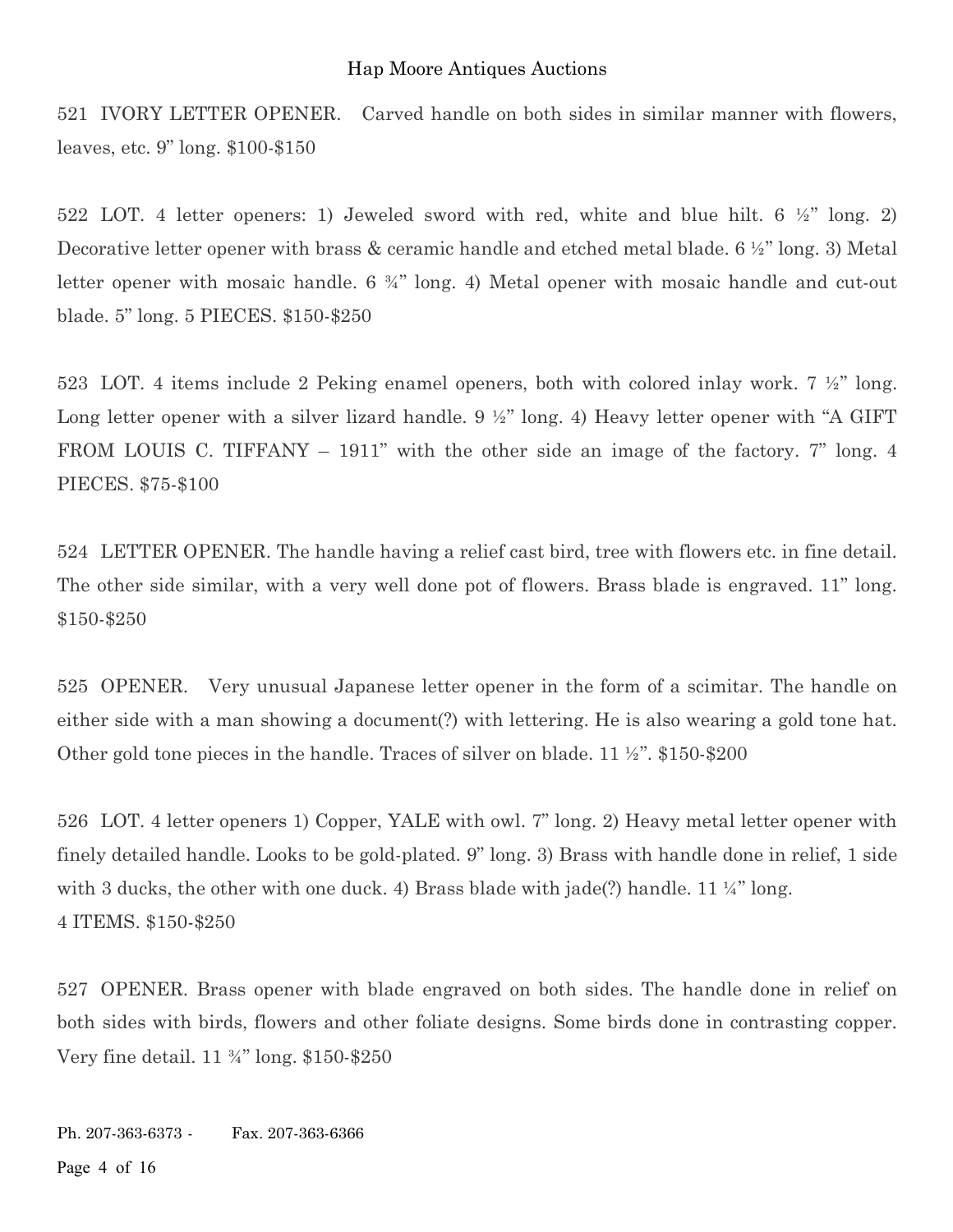528 BRASS OPENER. Memorial of John Cabot who sailed on the Mathew in 1497 from Bristol and discovered the Continent of North America. The front has an image of Cabot Tower, Bristol. The blade is engraved with a marine scene of a ship and the sun. 9" long. \$100-\$150

529 LOT. 2 brass letter openers: 1) Shows a boy riding a wave atop an orb with the word, MEMENTO around. The blade has designs on both sides. 6 ½" long. Fine detail. 2) Very slender, with rope-turned handle and 3 butterflies with enamel wings in red, green and blue. A very delicate piece.  $6\frac{1}{4}$ " long. 2 ITEMS. \$200-\$250

530 LOT. 3 letter openers, 2 from Thailand, 1 from China. All made of brass.  $6\frac{1}{4}$  – 8" long. 3 PIECES. \$50-\$100

531 LOT. 3 brass openers: 1) Open work blade with decorative handle, woman's face with earrings, etc. 8" 2) Relief design work on both sides of the opener. 8" long. 3) Double loop design with 4 blue jewels.  $8\frac{1}{2}$ " long. 3 ITEMS. \$150-\$200

532 OPENER. Gadget letter opener and paper clip. Can function only as a letter opener or paper clip. The top of the clip handle is in the form of a grotesque looking man's head with big ears, bulging eyes and a moustache. 10 ½" long. \$75-\$125

533 OPENER. Very long ivory letter opener with carved handle in the form of an elephant with a silver tone band. The blade is all openwork with numerous birds. This letter opener is  $15\frac{1}{2}$ " long overall. \$200-\$250

534 IVORY OPENERS. Lot of 2 letter openers: 1) with cutout blade and elephant handle. 8 ½" long. 2) Opener with elephant motif. \$100-\$150

535 IVORY LETTER OPENER. Letter opener with elephant motif, blade has a chip near the tip. Fine detail. 10 ½". \$100-\$150

Ph. 207-363-6373 - Fax. 207-363-6366 Page 5 of 16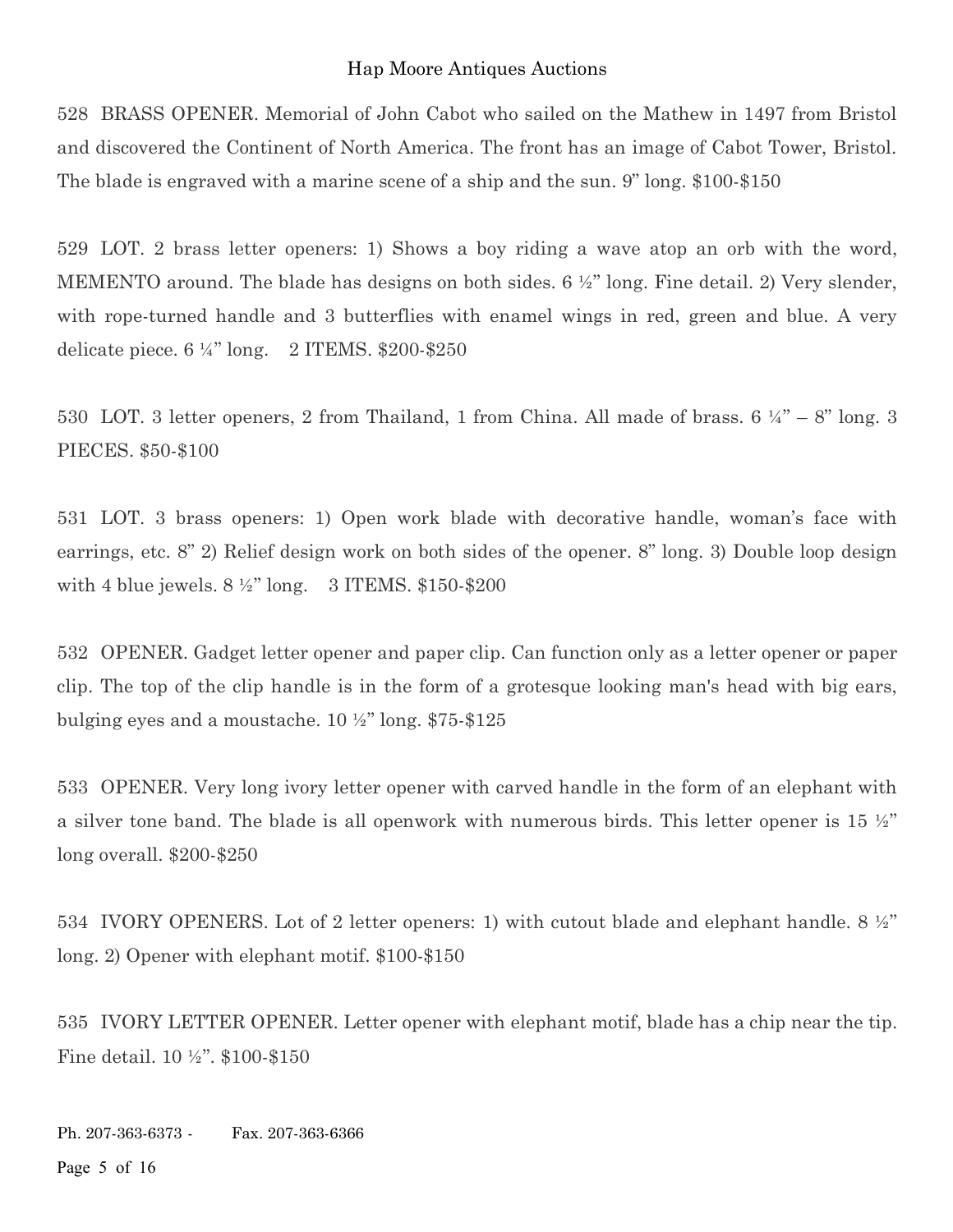536 LOT. 4 wooden letter openers: 1) Native American with some coloring. 9" long. 2) Gentleman wearing a hat with dress shirt and tie. Some coloring. Halifax, N.S. 6 ¾" long. 3) Profile of a man wearing a hat. Signed on back. 8" long. 4) Carved opener in the form of oak leaves and acorns.  $9\frac{1}{2}$ " long. 4 PIECES. \$100-\$150

537 GROUPING. 4 wooden letter openers include 1) with mosaic work on both sides 11" long. 2) Carved wooden handle with chip-carved designs and plaque, Zazpiak Bat. 10" long. 3) Wooden handle carved with simple design and signed E.D. EVANS 1912. 9 ½" long. 4) Carved whimsey opener with 2 balls inside a 4-sided cage. 11" long. 4 ITEMS. \$75-\$100

538 LOT. 3 souvenir letter openers, all SORRENTO. 1) Openwork-carved handle with openwork carved SORRENTO blade. 2) Handle with SORRENTO blade with floral-inlaid handle. 3) Carved handle with open work with woman parquetry. 3 ITEMS. \$100-\$150

539 GROUP. 4 carved wooden letter openers: 1) Handle cut-out of 4 dancers done in color. 10" long. 2) Carved handle in the form of a flower with beads. 9 ½" long. 3) SOUVENIR opener with opposing hearts. 9". 4) Figured maple opener with cut-out handle in the form of a man. 9". 4 ITEMS. \$60-\$90

540 OPENER. Exceptional letter opener with twist-carved ebony handle, silver collar and stag on each side of the MOP blade. 10". \$350-\$400

541 LOT. 3 brass letter openers: 1) Heavy cast brass opener with claw/ball handle. 10". 2) Brass handle with detailed dragons, similar on both sides. 10  $\frac{1}{2}$ ". 3) Cast opener with openwork handle inset with green glass. 9". 3 ITEMS. \$100-\$150

542 LOT. 3 letter openers of brass, 1 with a boar's tooth handle, 9 ½". 2) Cast brass example with lettering VENERIA. 8". 3) Openwork cast brass with floral and leaf motif. 9". 3 ITEMS. \$75-\$125

Ph. 207-363-6373 - Fax. 207-363-6366 Page 6 of 16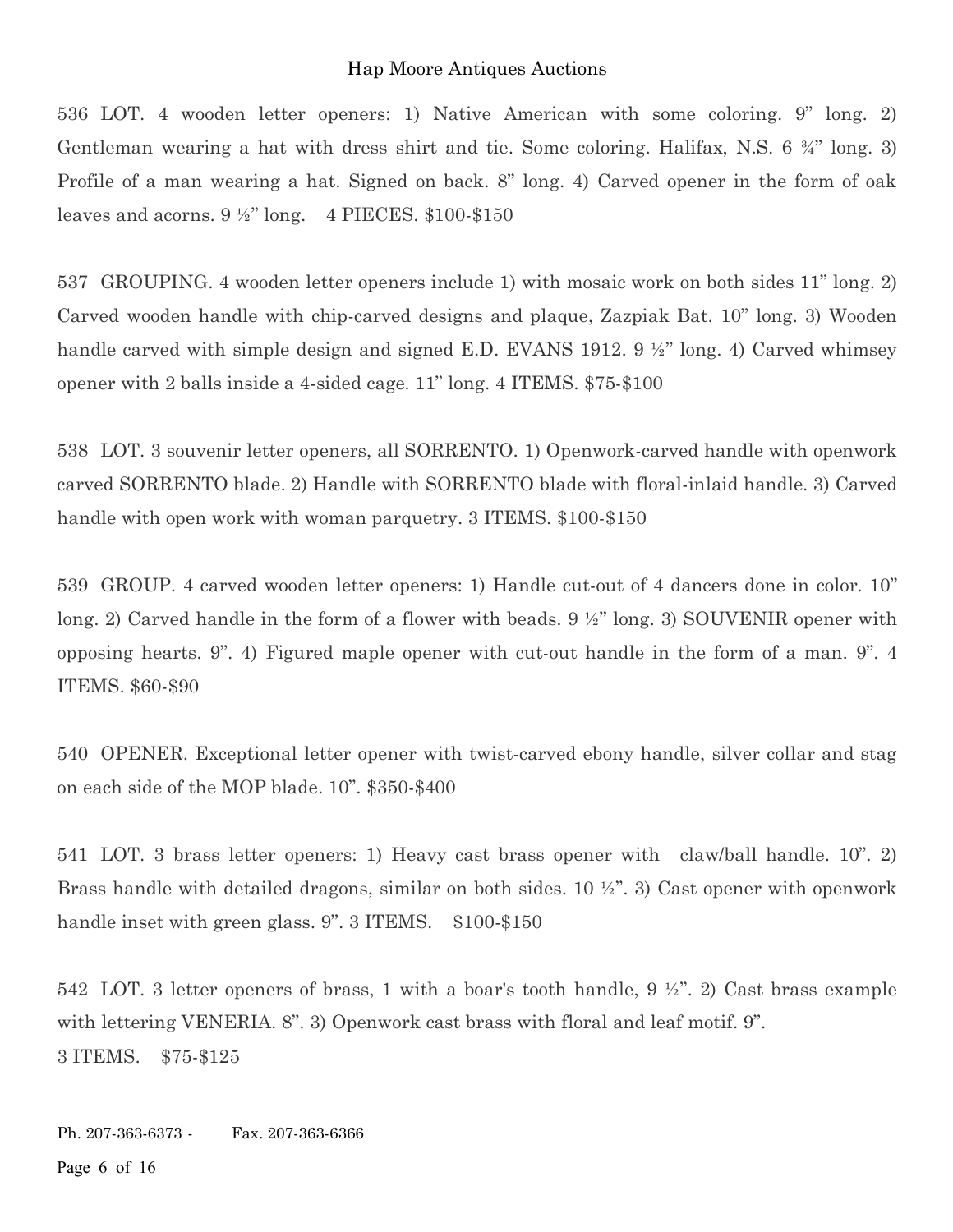543 LOT. 4 brass letter openers. 1) Floral-enameled handle on a blue ground. CHINA. 9". 2) CHINA marked with enameled disc with dragon. 8". 3) Heavy example with vine-engraved handle.  $7 \frac{1}{2}$ , 4) Cast brass example with iris or poppy on both sides. 7". 4 ITEMS. 100-\$150

544 LOT. 4 brass letter openers: 1) Feather and claw design with pipe tamper end. 8". 2) Same as above only smaller. 7". 3) Heavy cast with branch handle and engraved blade. 12". 4) Cast brass example with image of The Mannekin Pis, Bruxelles. 7 1/4". 4 items. \$75-\$125

545 3 ITEMS. 1) Silver tone combination book mark/letter opener. Initial on top of handle, BJ-MSH. 7 ½". 2) Small letter opener/book mark in silver tone material with intricate openwork. Initials SRC. 4". 3) Silver letter opener with owner's name engraved on the blade, GEORGE ANDREWS. Back of blade with maker's name and "830 S". 9 ½". 3 ITEMS. \$100-\$150

546 LOT. 3 silver openers, including 1) Sterling opener with curved blade, the name Catherine and cast floral handle. 8". 2) Silver-plated opener formed as an arrow point. 5". 3) Small Sterling bar with engraving and monogram. Reverse is marked Sterling. 3 ITEMS. \$150-\$200

547 OPENER. Long Sterling silver letter opener with openwork flowered garland handle. 9 ½". \$100-\$150

548 OPENER. Large Sterling silver letter opener with fleur-de-lis handle. 11 ¾" long. Blade engraved with owner's monogram. \$150-\$200

549 OPENER. Outstanding Black, Starr and Frost marked Sterling letter opener with a perched stork handle. The bird is very well done with fine detail to its face, beak and feathers, etc. 11" tall. An exceptional letter opener. \$350-\$500

Ph. 207-363-6373 - Fax. 207-363-6366 550 4 OPENERS. 1) Eskimo letter opener from antler with several incised scenes, incl. a Caribou and other elements. 2) Letter opener with decorated antler handle and caribou on each side of the blade, one caribou pulling sled with occupant. 8 ¾". 3) Opener with a caribou, tree and ladder. 8". 4) Letter opener with totem pole and some coloring. 6". 4 ITEMS. \$150-\$300

Page 7 of 16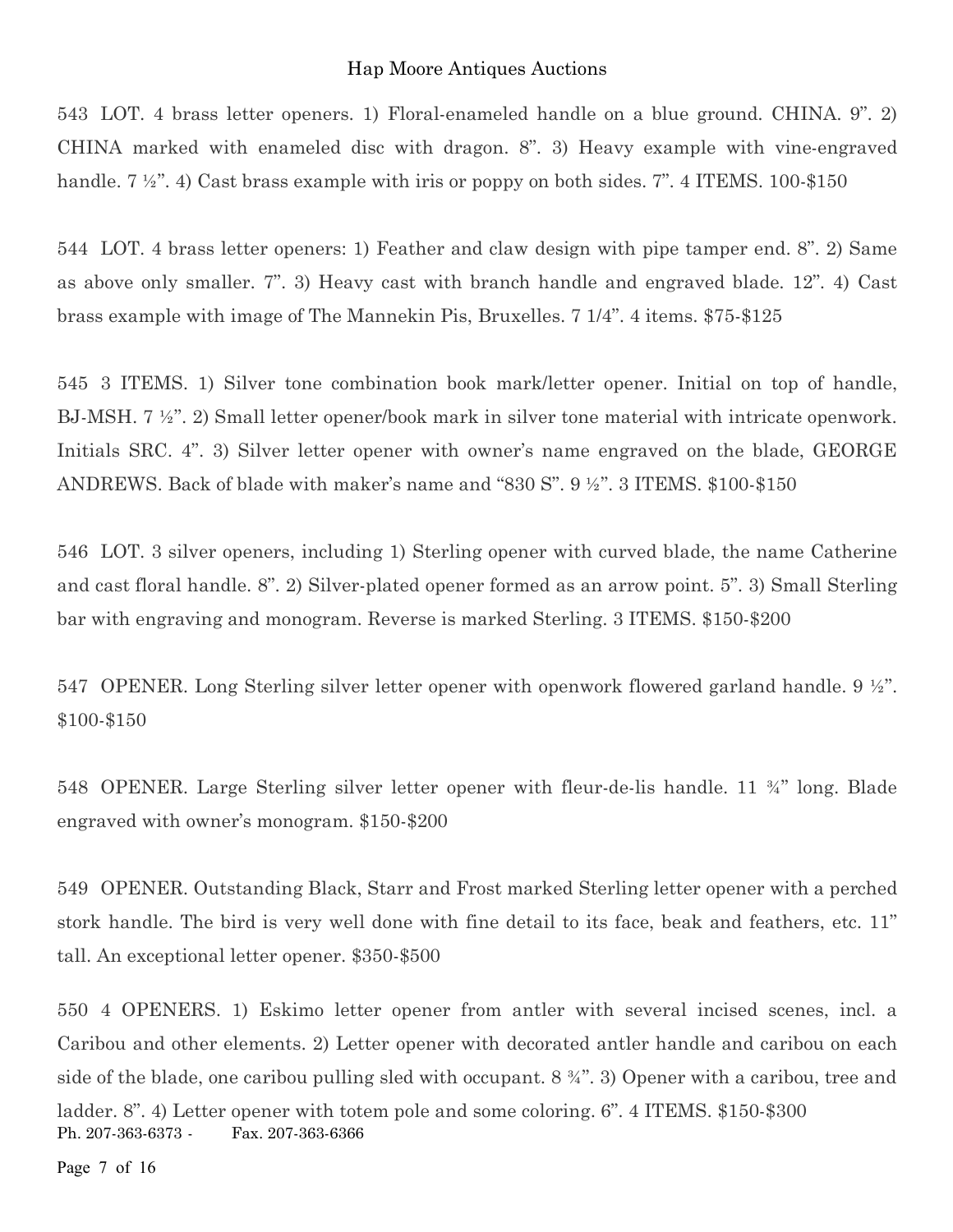551 IVORY OPENERS. Lot of 8 ivory letter openers. 2 with boar tusk, 1 with scrimshaw ship. 4) Knife blade, 5) Stanhope, 6) Rose at one end. 7) Open-carved figure eight handle with ball center. 8) small example with carved handle. 8 ITEMS. \$200-\$300

552 IVORY OPENERS. Lot includes 8 ivory letter openers. 1) Horse head. 2) Chinese male figure. 3) Floral arrangement. 4) Oriental woman. 5) Long opener with carved flowered design. 6) Camel. 7) Elephant. 8) Egyptian female profile. 8 ITEMS. 250-\$350

553 2 OPENERS. 1) Silver tone opener made entirely of filigree work. 6 ¾". 2) Small letter opener, curved blade and handle done in filigree work. 4 ¾" long. 2 ITEMS. \$200-\$250

554 3 OPENERS. 1) Silver tone opener with Asian or Indian dancers on the handle. 7 ½". 2) Small opener with claw clutching ball.  $4\frac{1}{2}$ . 3) Sterling handle with floral design. 6  $\frac{1}{2}$ . 3 ITEMS. \$50-\$75

555 3 OPENERS. 1) Silver tone blade and divider with floral design handle. 9". 2) Small opener with engraved blade and gold tone collar. 3) Ornate miniature enameled sword opener from Spain (?). 9". 3 ITEMS \$50-\$75

556 5 LETTER OPENERS. 1) Sword-form with mineral highlights. 6 ½'. 2) MOP handle 8". 3) Clear handle with sea horse, etc. 8". 4) Brass with jade inset. 5) Souvenir, Philippines. 5 ITEMS \$60-\$80

557 GROUPING. 5 souvenir letter openers. 1) Cornell 2) Hamilton 3) Wien 4) Peekskill Ranch. 5) Inset disc in color. 5 ITEMS. \$75-\$100

Ph. 207-363-6373 - Fax. 207-363-6366

Page 8 of 16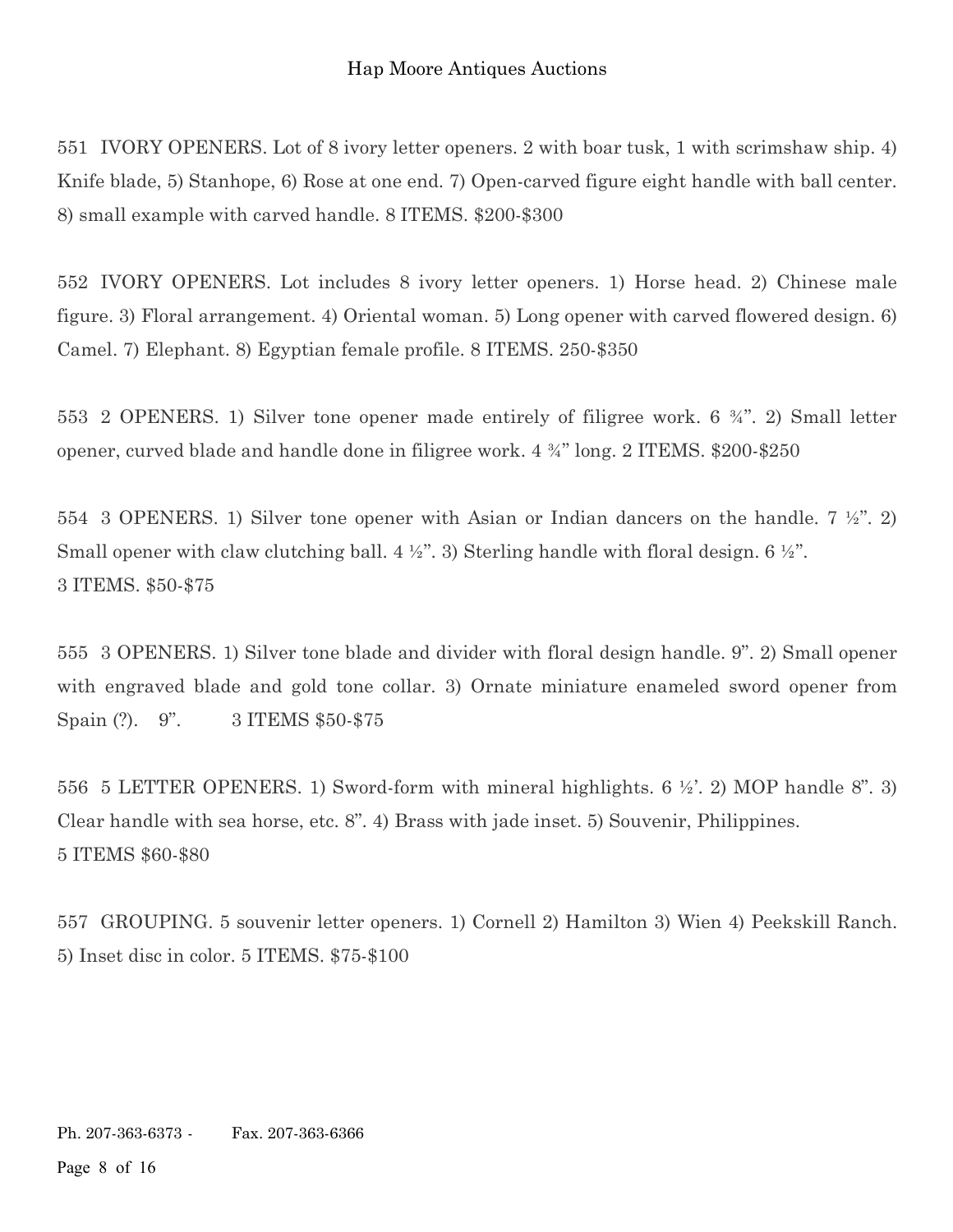558 GROUPING. Lot of advertising letter openers. 1) Coan Bros. Fuel Oil. 2) Simplex Electric Heating, Chicago. 3) E.R. Lucas, Haverhill, Mass, eagle form. 4) A.S.& W. Co. 5) Weighers & Forwarders, Boston. 6) Oriental Tea Co., Boston. 7) York Temple, Kennebunk, ME. 8) wooden with simple design. 9) Iron openwork handle. 10) Iron with name, etc. 11) Bone with floral. 12) Metal with small hanging hole. 13) Wood with metal blade. 13 ITEMS. \$100-\$150

559 FRAMED LOT OF OPENERS. 14 items. 1) Mini sword in copper. 2) Metal blade with round wooden handle. 3) Brass with sailing ship. 4) Brass with flowers. 5) Brass with parrot. 6) Metal, non-discript. 7) Wood with painted flower. 8) Plastic CASTING ENGINEERS, Inc. 9) Brass/copper. 10) Brass souvenir, GREECE. 11) Metal, with brass Hentley College disc. 12) Metal blade with figural-carved wood handle, TIKI. 13) Metal. Community Oil Co. Portland Me. 14) Sword. Taiwan. 14 ITEMS. \$100-\$150

560 FRAMED GROUPING. 15 items. 1) Floral handle with broken blade. 2) Knife shape with round black wood handle. 3) Metal with wave-form handle. 4) Fla. Power & Light opener with plastic handle. 5) All metal, brass-tone handle. 6) Flat board letter opener. 7) All metal PRUDENTIAL INS. 8) Metal blade with floral brass handle. 9) Metal blade, Arts & Crafts black handle. 10) Metal ruler with adv. 11) Black plastic with lion. 12) Plastic with magnifier. 13) Plastic with Native American smoking pipe. 14) Wooden horse head shape. 15) 3 1/2 in. opener with flowers. 15 ITEMS. \$100-\$150

561 FRAMED LOT. Mostly advertising items including 1) Silk Waste & Remnants. 2) Brass with female handle. 3) C. O'Brien Patent Atty. 4) J.B. Ford Co. 5) Francis Bulfinch, Master Builder. 6) Wooden sailfish-form, Bermuda. 7) Sword blade with cone handle. 8) D. S. Woodberry, Freight Forwarders, Boston. 9) C. Bazirgan Oriental Rugs, Boston. 10) Brass. Evans Patent Attys., Wash. DC with branch offices. 11) Brass with cutout handle. 12) Farnham's, Dover, NH. 13) Drink O&O Tea. 14) R. Sherburne Glass, Boston. 14 ITEMS. \$100-\$150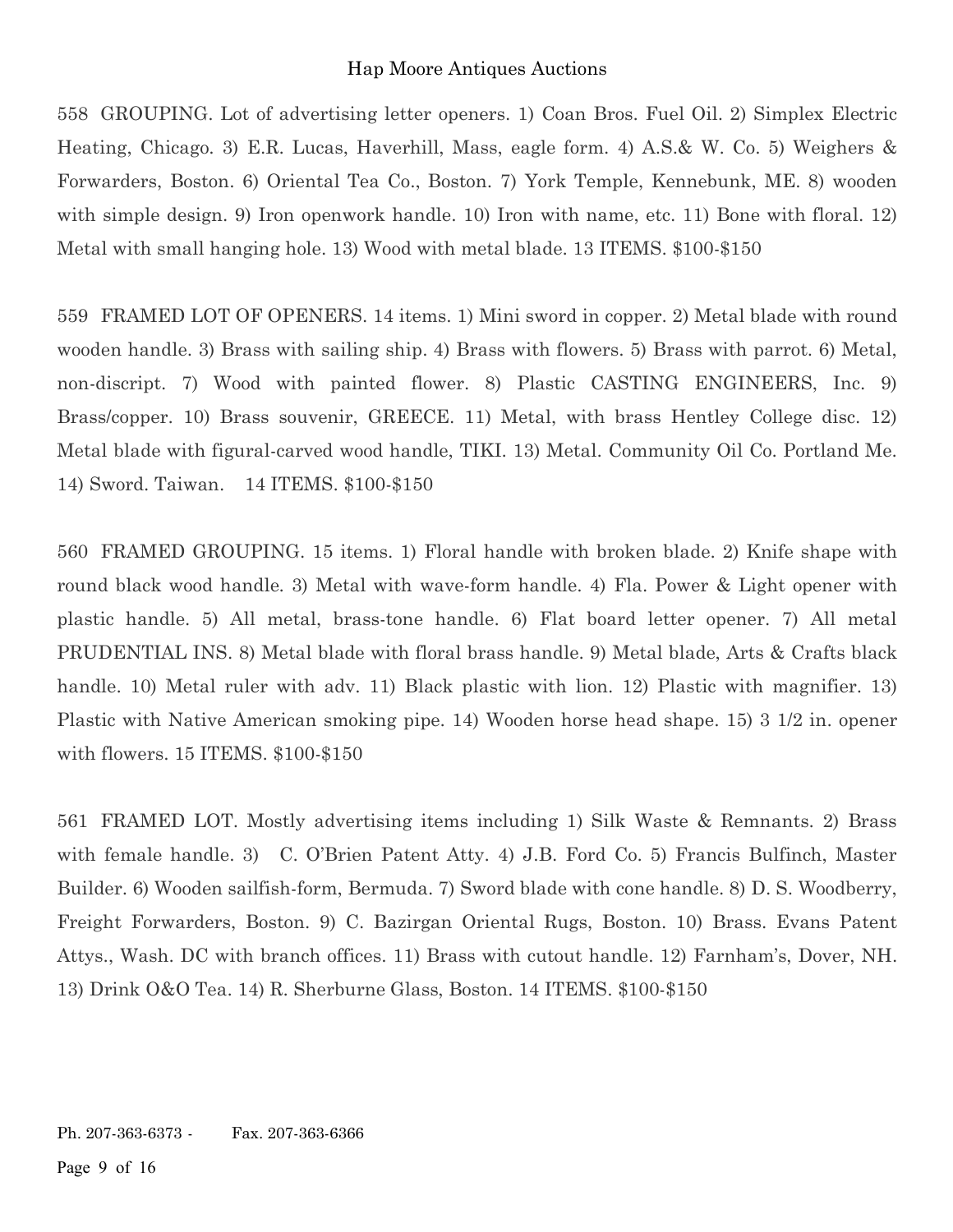562 LOT. 4 wooden letter openers. 1) Wooden handle is carved, Oriental. 2) Knife shape with oak leaves and acorns. 3) Carved wood stanhope. 4) Carved acorns, oak leaves, tusk handle. 4 ITEMS. \$100-\$200

563. LOT. 4 ITEMS. 1) Carved handle with leaves and berries. SME initialed. 8". 2) Dagger-shaped opener with open-carved handle with parquetry of a woman. Blade reads MENAGGIO. 10". 3) Page turner "MADE OF WOOD WHICH GREW NEAR ALLSWAY, KIRK". 10 ½". 4) Small wood turner with similar markings on previous item. 8". 4 ITEMS. \$100-\$150

564 LOT. 4 Various agate openers. 6" to 7". 4 ITEMS. \$50-\$75

565 2 OPENERS. 1) Square-carved stone handle with a silver-tone blade. 2) Flat handle made of onyx or marble with brass blade. 2 ITEMS. \$50-\$75

566 2 LETTER OPENERS. 1) Mineral carved handle with a Sterling blade 8 ". 2) Silver-tone sword shape letter opener. The handle is fully engraved with a cabochon stone in the center. 11" long. 2 ITEMS. \$150-\$250

567 LOT. 4 pieces include 1) Scimitar blade, with engraved or stamped floral designs, frog on each side and small scorpion fine floral design. 9". 2) Brass blade with flower, the handle in relief with roses and a bird. 6". 3) Opener with dragon handle. 4) Brass CHINA on the blade. 8". 4 ITEMS. \$100-\$150

568 4 LETTER OPENERS. 1) Very heavy brass knife shape with female nude handle. 10 ½". 2) Curved blade with elephant handle. 9". 3) Long slender blade with flowers, birds etc. 10  $\frac{1}{2}$ ". 4) Crude casting knife style. ERCOLANO. 8". 4 ITEMS. \$75-\$150

Ph. 207-363-6373 - Fax. 207-363-6366

Page 10 of 16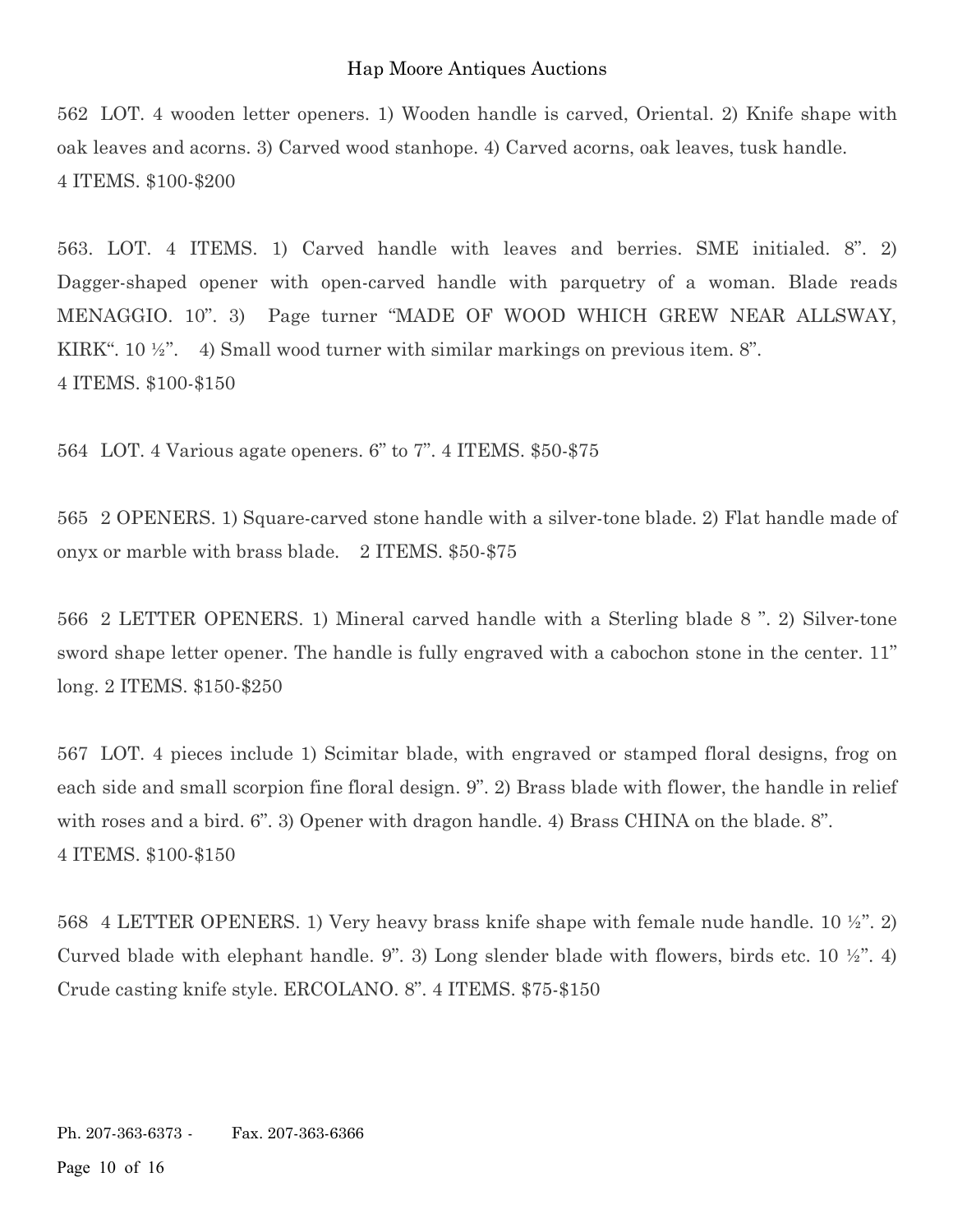569 4 ITEMS. 1) Brass with stone handle. 9", brass or copper blade. CHINA. 2) Heavy opener with engraving on the handle and CHINA. 9". 3) Very similar to #2, above. 4) Brass with silver and copper inlay. Various design elements. 9". 4 ITEMS. 75-\$150

570 2 OPENERS. 1) Brass commemorative letter opener. A very good likeness to Oliver Wendell HOLMES. 2) Knife shaped opener with detailed handle front and back view of human-form with pig head. Inscribed TRUSTY SERVANT–1387 WINCHESTER (college in England). Reverse has college verse. 8 ½". 2 ITEMS. \$200-\$300

571 OPENERS. 2 brass letter openers.1) Dagger type opener with a Knight atop base with floral and vine designs in relief. Heavy. 10". 2) This opener has a pair of stylized dolphins for its handle. 8". 2 OPENERS. \$100-\$150

572 IVORY OPENERS. 10 ivory letter openers: elephants, elk, etc. 10 ITEMS. \$100-\$150

573 IVORY OPENERS. Lot 10 various form openers. 10 ITEMS. \$100-\$150

574 LOT. 10 letter openers, mostly swords. 10 OPENERS. \$100-\$150

575 LOT. Misc. lot of mostly advertising openers. 10 ITEMS. \$100-\$150

576 PAGE TURNER. Brass or bronze page turner. Very ornate. \$100-\$150

577 IVORY PAGE TURNER. Elaborate page turner with carved mother and baby monkeys. Vine carving on both sides. Fine detail. Dated 1918. 13 ½" long. \$200-\$250

578 LOT. Misc. lot of mostly wood carvings, spoons, man's head, etc. \$75-\$100

579 LOT. 2 very good letter openers. 1) Cigar cutter, HOME INSURANCE CO. 1903. 2) Another very unusual letter opener with thermometer, inscribed C. WILDER, PETERBORO N.H.

Ph. 207-363-6373 - Fax. 207-363-6366 2 ITEMS. \$200-\$300

Page 11 of 16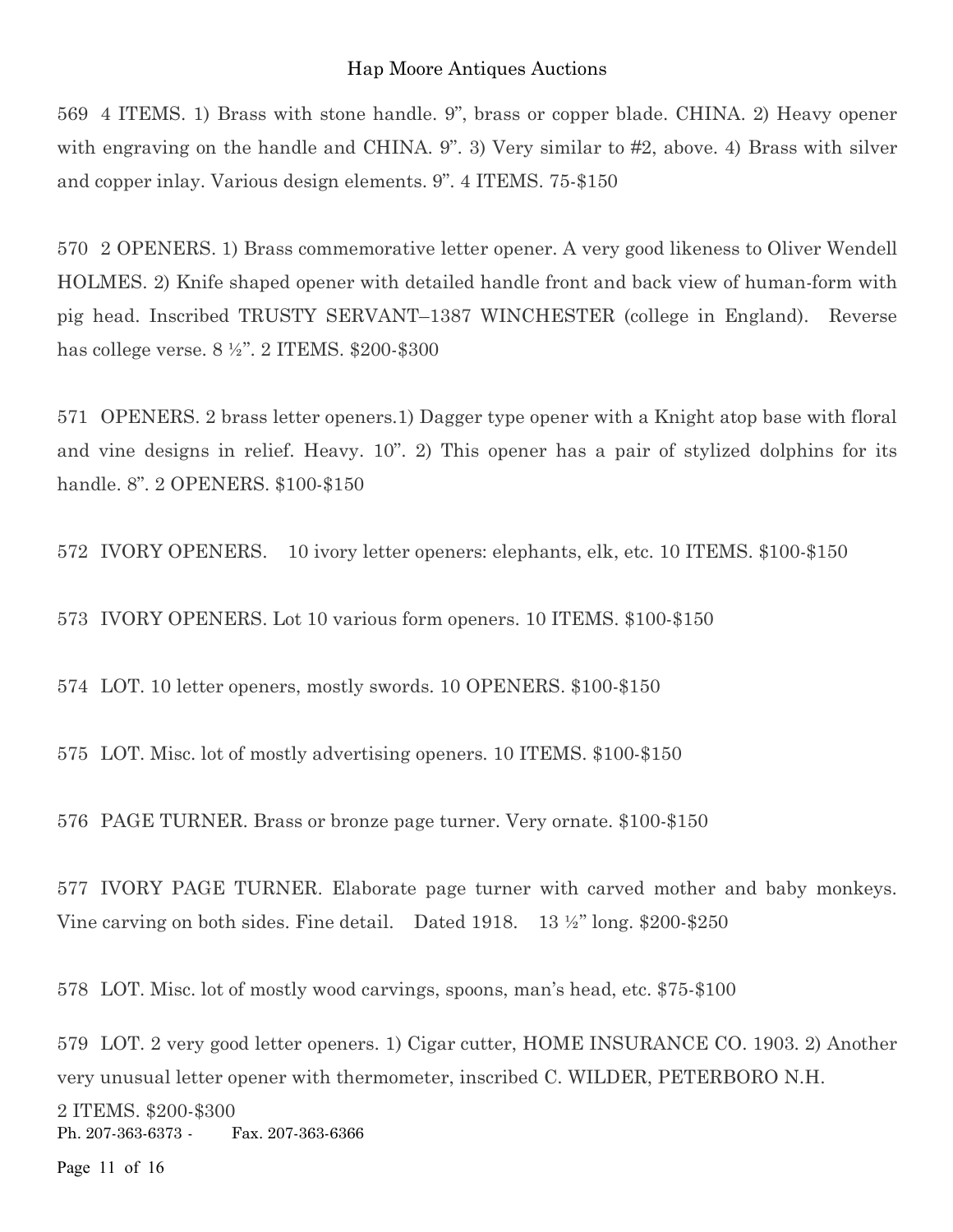580 PAGE TURNER. Very unusual page turner. The blade on each side shows a map of the world, the handle having the date 1898 with the calendar on each half. Also a vignette "THE EASTERN TELEGRAPH CO. LTD.". RARE. \$200-\$250

581 OPENERS. Lot of 2 letter openers including 1) One with brass knife-shaped blade with embossed handle, having leaves, berries, etc. 13 ½". 2) Ivory example, having blade with a herd of elephants, the handle with 2 other elephants. 11" long. 2 ITEMS. 150-\$200

582 LOT. Misc. lot of smaller letter openers. Most are ivory, some with artwork. 15 TOTAL. \$100-\$150

583 LOT. Grouping of 11 letter openers. Some are carved and are mostly ivory. 11 ITEMS. \$100-\$200

584 LOT. Misc. lot of 5 longer letter openers, etc. Most are ivory and range in size from 9" to 12". Some are carved. 5 ITEMS. \$200-\$300

585 LOT. 12 military related openers. Knives, swords, shells, etc. 12 ITEMS. \$150-\$200

586 GROUP. Nice group of gadget letter openers. 2 knives with folding blades, 1 clamp and 1 gadget. 4 ITEMS. \$150-\$200

587 LOT. Misc. lot of carved wooden animals: cat, dog, sea monster, alligator, etc. 8 ITEMS. \$100-\$150

588 LOT. Lot of 10 misc. letter openers, mostly brass, including swordfish, parrot, Scottie dog, elephant, lizard, alligator with pencil, elephant with pencil. 10 ITEMS. \$100-\$150

Ph. 207-363-6373 - Fax. 207-363-6366 Page 12 of 16 589 LOT. Lot of 8 letter openers with animal handles. Stag, hoof, horn, etc. 8 ITEMS. \$75-\$125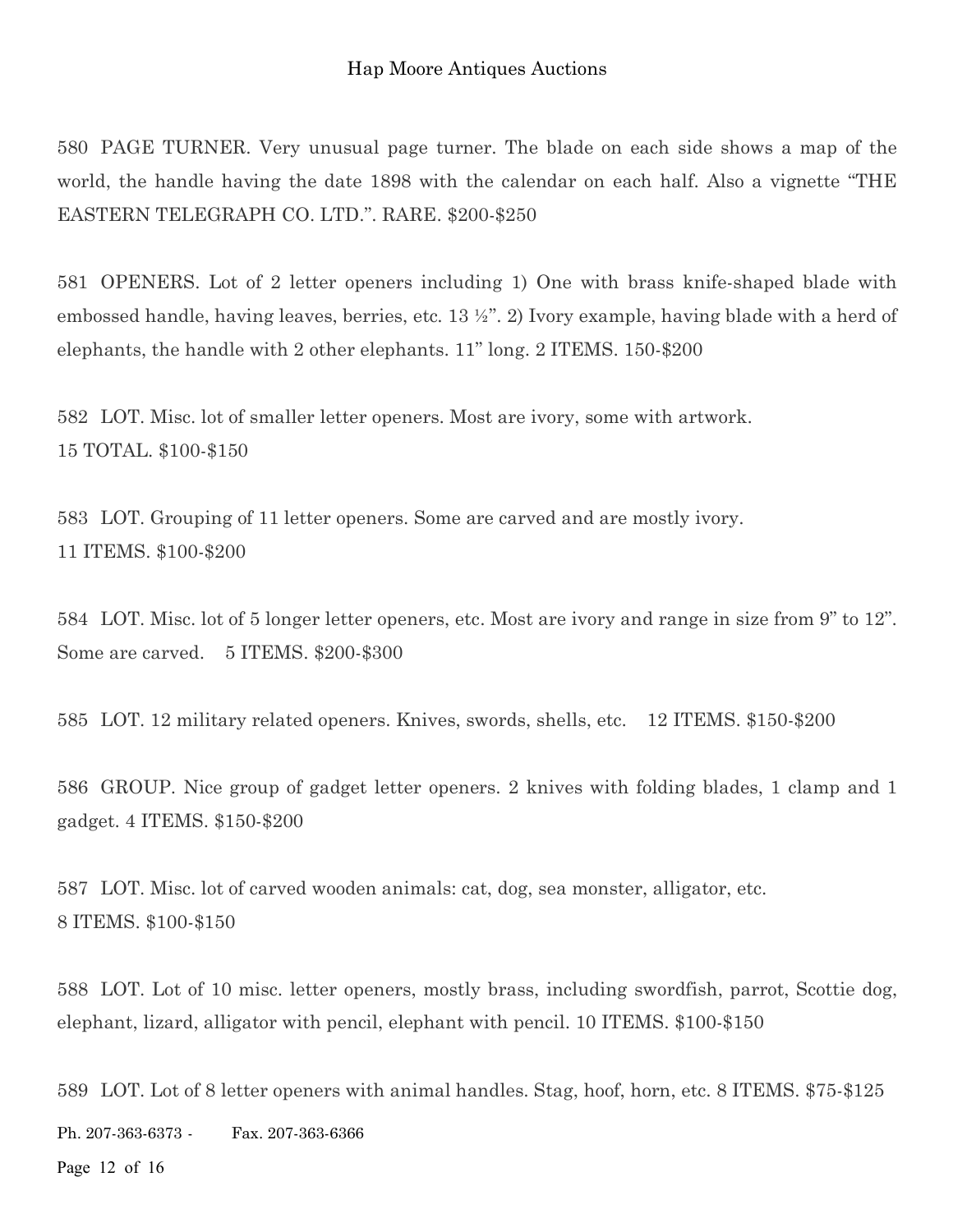590 COMBINATION ITEM. This straight edge rectangular piece is a combination desk item in gold tone plate. One end of the fluted case holds a friction fit letter opener and the other end a mechanical pencil. The rectangular case is approx. 12" long. \$75-\$125

591 LOT. 5 religious items, silver tone, brass and 1 plastic item. 5 ITEMS. \$50-\$75

592 LOT. 10 Misc. commemorative openers, including Chicago, Boston, Harvard, New Hampshire etc. 10 ITEMS. \$100-\$150

593 LOT. Large lot of 15 state commemorative openers. 15 TOTAL. \$150-\$200

594 ADVERTISING. Lot of 10 misc. advertising items such as tin with graphics, Fuller, Whitehead Metal, sculpted and signed Paul Herzel, Elbert Steel Corp., etc. 10 ITEMS. \$100-\$200

595 LOT. Misc. lot of letter openers. 3 agate handle, 1 marble, 3 similar openers with inlaid bird-form handles, 2 wooden pieces with inlays and inlaid metal examples. 11 ITEMS. \$150-\$200

596 LOT. This lot includes 8 items: 5 Native American style letter openers, 2 African wood carving and 1 TIKI wood. 8 ITEMS. \$75-\$125

597 LOT. Nine souvenir letter openers. Cuba-marked shoe-form opener with flag, fox-form tagged Labrador, knife from Jerusalem, etc. 9 ITEMS. \$75-\$125

598 LOT. Misc. lot of metallic openers in form of swords and knives. Shortest 3 ½" to 9 ½". 12 ITEMS. \$100-\$200

599 ARTS & CRAFTS LOT. 1) Letter opener with ROYCROFT logo. 11" long. 2) Copper example with curled termination. Another opener with ROYCROFT logo. 7  $\frac{3}{4}$ " long. 3) Copper letter opener with silver overlay. 8" long. 3 ITEMS. \$100-\$150

Ph. 207-363-6373 - Fax. 207-363-6366

Page 13 of 16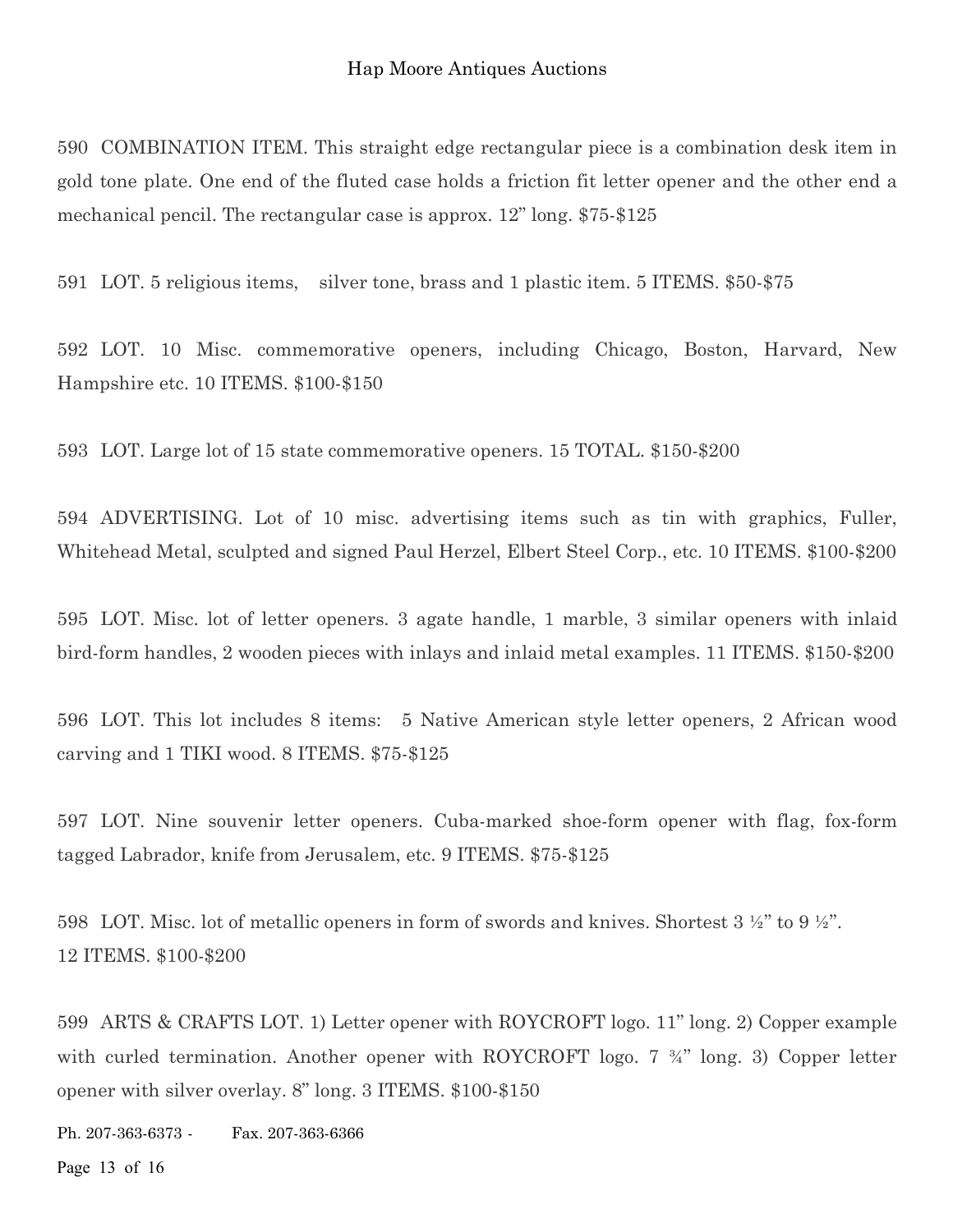600 GROUP. Misc. lot include 4 magnifying, 2 metal in cases, 2 knives, etc. 9 ITEMS. \$75-\$100

601 LOT. 5 very long wooden letter openers. One is carved ebony, two are chip-carved, etc. Longest is 16", shortest is 13 1/2". All have some carving. 5 ITEMS. 75-150.00

602 LOT. 5 Carved letter openers, each with art work: African profile with long earrings, elephant, 1 with jewels, etc. Longest is 12" shortest is 10". 5 ITEMS. \$75-\$150

603 8 OPENERS. This lot contains several inlaid examples, painted and carved. 8 ITEMS. \$75-\$125

604 LOT. Various letter openers include chip-carved, dagger with openwork blade, having flowers and birds, etc. 8 OBJECTS. \$75-\$125

605 LETTER OPENER. Rare portrait letter opener with carved and painted image of Abraham Lincoln. 10 ¼" long. \$200-\$300

606 OPENERS. 8 various brass letter openers, mostly Chinese. Painted dragons, 1 handle inlaid (jade?) etc. 8 ITEMS. \$50-\$100

607 MISC. LOT. 6 pieces include 2 ivory rulers, each with minor damage, MOP pen, 2 Scottish page turners in tartan design, etc. 6 OBJECTS. \$100-\$200

608 LOT. A very good lot of openers. 1) Possibly silver (no markings) with shell design handle. 2) Brass with two embossed female heads. 3) Bronze in the form of door handle with flowers, vines etc. 4) Wooden mountaineer. 3 well made smaller pieces. 7 ITEMS. \$100-\$150

609 GROUPING. Misc. lot of letter openers with elaborate handles, mostly brass. Twisted 4 strand handle, bird claw, Egyptian, violin, etc. 10 ITEMS. \$100-\$150

Ph. 207-363-6373 - Fax. 207-363-6366

Page 14 of 16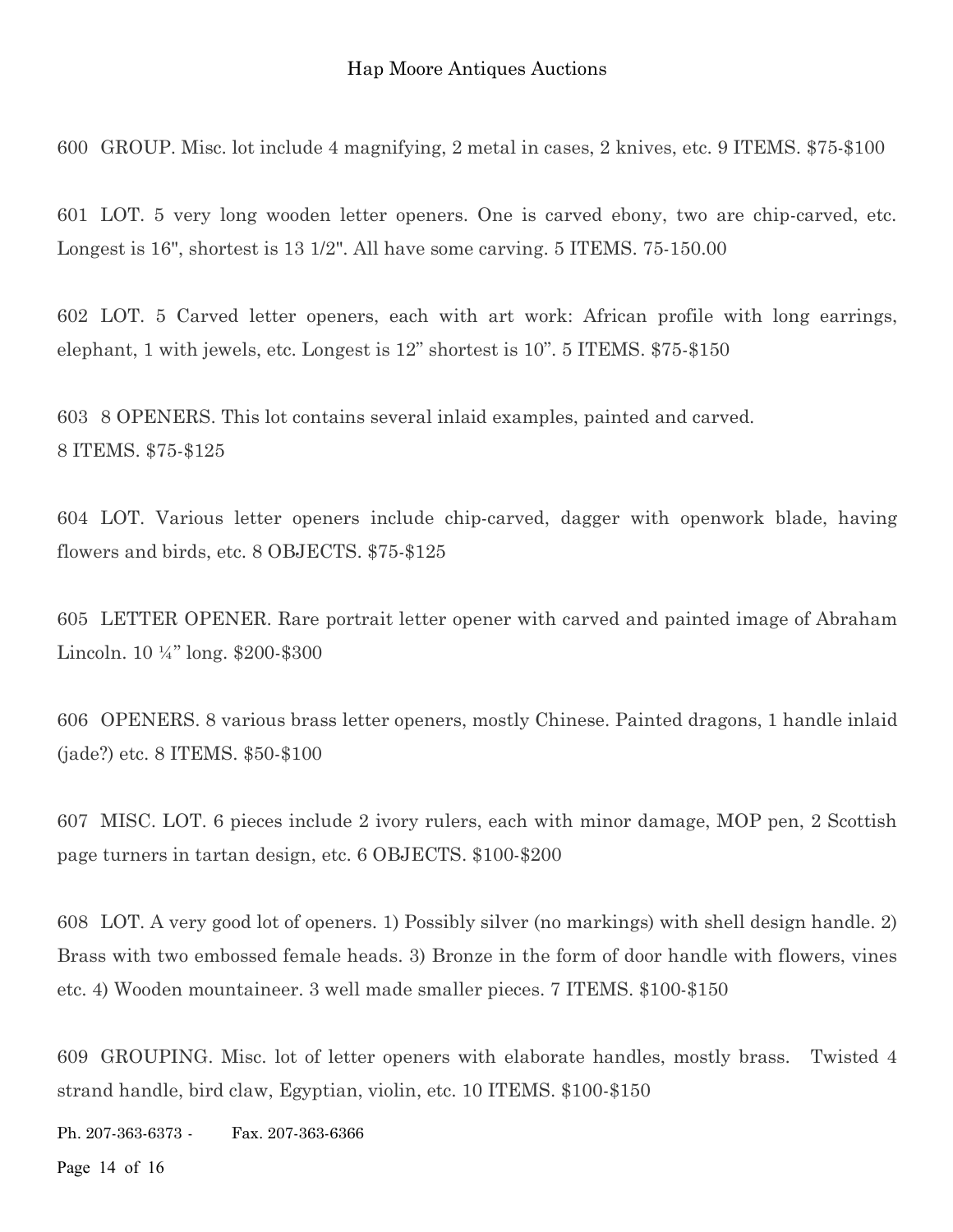610 13 OPENERS. Misc. lot, mostly brass and other materials, Amish couple, wooden old man in color. 13 ITEMS. \$50-\$75

611 IVORY OPENER. This letter opener is one piece with openwork handle of a deer with other vines, floral designs. 8 ¼". \$100-\$150

612 IVORY LETTER OPENER. Large letter opener with African woman. 14  $\frac{1}{2}$ " (chipped blade) \$150-\$200

613 IVORY PAGE TURNER. A fine page turner with handle carved on each side. Front has finely detailed scene with numerous people together, one in a pagoda, flowers, leaves, etc. Reverse with cross-hatched design. A fine antique. \$150-\$250

614 IVORY PAGE TURNER. A very good page turner with 11 in. carved handle in form of a bamboo stock with a number of leaves, branches etc. \$150-\$250

615 BONE PAGE TURNER. This item looks to be Japanese and is carved entirely, front and back. The handle depicts two Japanese women, the blade having flowers, leaves and cross-hatching. The reverse is the back side of the women and has leaves and cross-hatching on handle. 10 1/4". \$200-\$250

616 HORN PAPER TURNER. Long page turner with decoration on both sides. Front with applied stork in a field of reeds. Back side has all reeds. 13". \$100-\$150

617 MISC. LOT of 7 small letter openers of MOP, incl. one with ink pen point. 7 ITEMS. \$100-\$150

618 IVORY PAGE TURNER. Paper turner with carved handle and delicate flowering stock with leaves. 10". \$100-\$200

Ph. 207-363-6373 - Fax. 207-363-6366

Page 15 of 16